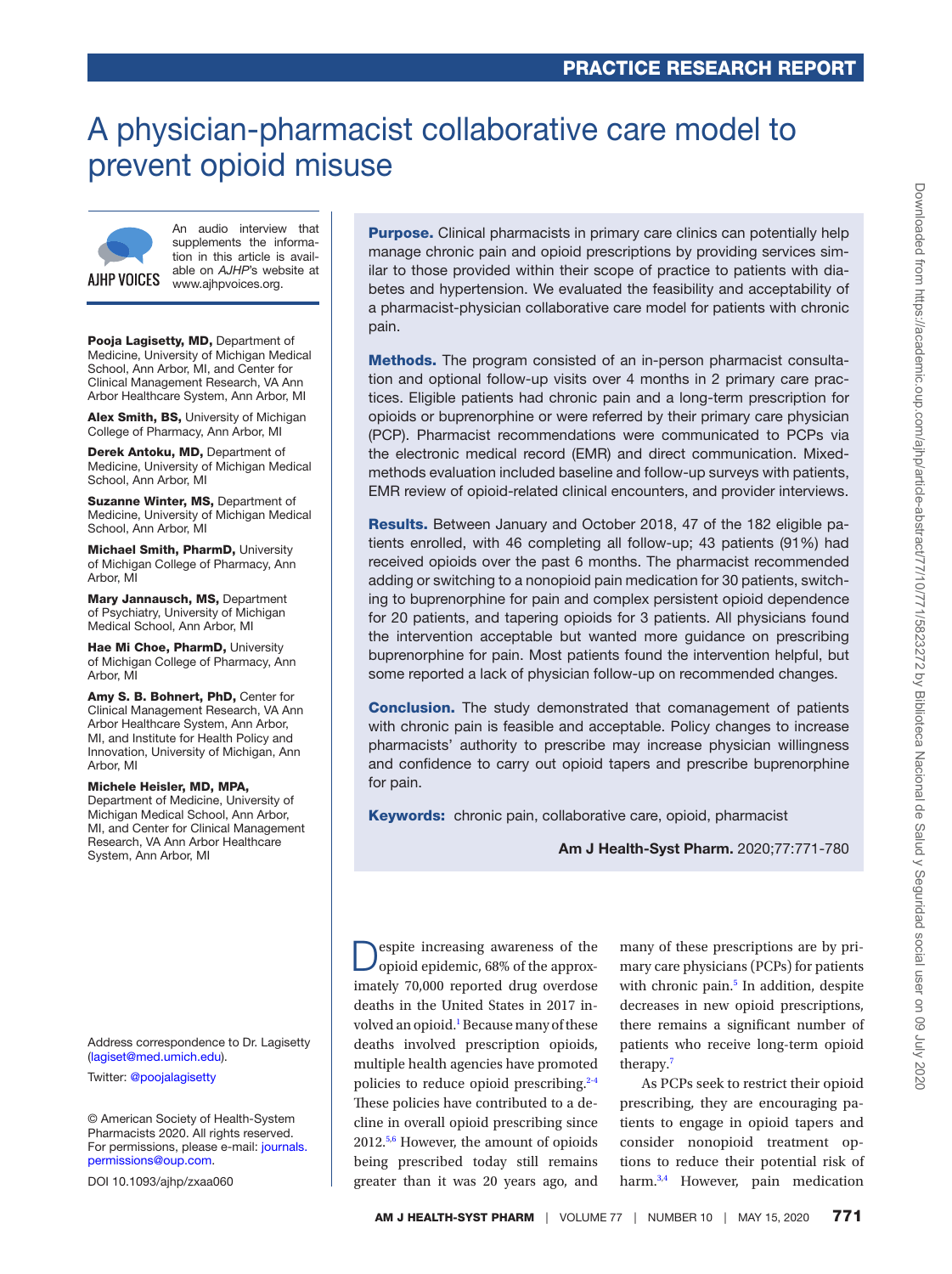management is not always straightforward, and this issue represents an opportunity for enhanced outcomes through a more multidisciplinary approach to care for this population. Changing pharmacologic therapy can require patient buy-in, frequent appointments, close monitoring of withdrawal symptoms, coordination of behavioral health counseling, referral for treatment with other nonmedication modalities for pain, and regulatory checks for prescription misuse. To overcome these barriers, effective integrated care is necessary, and PCPs may benefit from greater involvement by pharmacists in these cases.

Pharmacist-based collaborative care models (PCCMs), wherein clinical pharmacists provide in-depth clinical support to physicians in primary care and mental health, have been shown to lead to a range of positive outcomes in other chronic conditions, such as atrial fibrillation, diabetes, hypertension, and depression.8-17 Positive outcomes include safer prescribing, reduced costs, and high patient and physician satisfaction.18-24 However, to date there are few high-quality models in fee-for-service settings outside the Veterans Health Administration (VHA) that provide multidisciplinary pharmacist support to PCPs to identify and treat patients with chronic pain who may be at high risk for comorbid opioid use disorder (OUD).<sup>25-30</sup> Therefore, we aimed to develop and conduct a pilot trial to apply the proven model of physician-pharmacist coordinated care to a population of patients with chronic pain receiving opioid therapy.

We hypothesized that a physicianpharmacist model of care is feasible and acceptable in an ambulatory care setting and pilot tested this model in 2 primary care clinics serving diverse patient populations in an academic medical center. We measured overall feasibility and acceptability amongst primary care providers and their participating patients as well as recommendations given by the pharmacist for this population (eg, dose

#### KEY POINTS

- Clinical pharmacist comanagement of chronic conditions such as hypertension and diabetes has been shown to improve clinical outcomes and reduce costs.
- In a pilot study, the comanagement model of care for treatment of chronic pain was applied in a fee-forservice setting through use of a pharmacist embedded in 2 primary care clinics.
- The intervention was feasible and well accepted by both patients and physicians in a feefor-service primary care setting.

changes, medication switches, use of buprenorphine for pain and/or OUD).

#### **Methods**

During the period November 2017 through November 2018, we conducted a 4-month intervention at 2 participating sites. These included an internal medicine ambulatory clinic with 7 PCPs and a family practice facility with 17 PCPs. Both clinics are located in Ann Arbor, MI, and are affiliated with a large academic medical center. Physicians and staff were oriented to the study by the research team. A mixed-methods evaluation including survey data collection, chart review, and semistructured interviews was conducted to evaluate the feasibility and acceptability of the intervention. This study was reviewed and approved by the institutional review board at the University of Michigan.

Identification of participants. To identify potential participants, the study team used DataDirect (Progress Software Corporation, Bedford, MA), a self-serve tool that searches electronic medical records using the University of Michigan's Electronic Medical Record

Search Engine  $(EMERSE)^{31}$  to create a patient data set based on specific criteria. To be eligible for study participation, patients must have been receiving care at the intervention sites and must have had a documented chronic pain diagnosis code and at least 1 active opioid prescription. After receiving a list of patients meeting these criteria, all records were screened again by the research team to capture a cohort of patients on long-term opioid therapy (ie, patients with an opioid prescription for a more than 30-day supply, with a refill) and to remove patients receiving opioids for short durations. Prospective participants were also excluded if they received opioids related to cancer therapy or end-stage palliative care. Additionally, we accepted all patients with a direct referral from the site PCPs, irrespective of whether they were currently on opioid therapy. We allowed these direct referrals to increase provider buy-in and to also assess demand for pharmacist consultations for management of non–opioidrelated therapy.

After identifying a list of eligible patients, participating PCPs were provided with a list of their eligible patients and were asked to comment on whether the patients would be suitable candidates. All candidate patients deemed appropriate by the PCP were mailed an introduction letter that included an outline of the study and the study team contact information. Patients could contact the study staff directly to schedule an appointment. However, most eligible participants were recruited in person by the research team. Research assistants identifed upcoming primary care visits and met with patients before or after their scheduled appointment to discuss the study and schedule an appointment with the pharmacist if the patient was interested. Patients who were referred by their PCPs were phoned to schedule an appointment with the pharmacist. When the participant presented for the initial pharmacist meeting, a research assistant described the study, requested written informed consent, and had the patient complete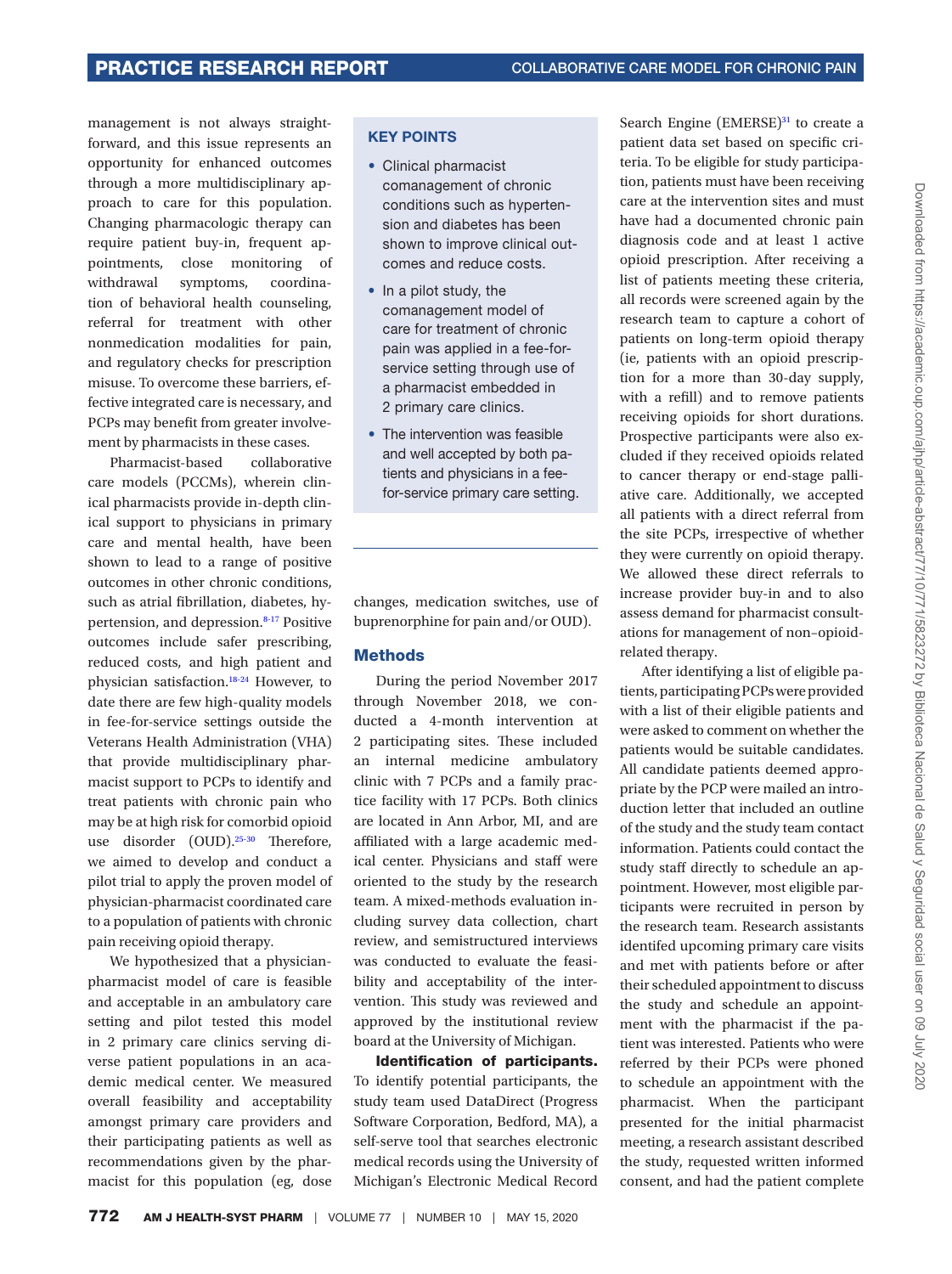a baseline survey prior to meeting with the pharmacist. Participants were provided a \$20 gift card at their initial visit and at the completion of their 4-month follow-up survey.

Pharmacist intervention. The study pharmacist was a clinical pharmacist with expertise in pain management who devoted 5 hours a week to the intervention. Patients met with the pharmacist in a private clinic office at one of the clinic sites for their initial 60-minute visit. The pharmacist used a template note to review pain history, medication history, response to prior medication trials, and risk factors for substance use disorders or other mental health conditions. The pharmacist was allowed flexibility to make recommendations to patients based upon evidence-based guidelines and not upon a specific protocol (eg, a collaborative care or stepped medication management protocol). If a medication change or referral was needed, the pharmacist discussed this recommendation with the patient prior to contacting the PCP. If follow-up was warranted or requested by the patient, the pharmacist conducted follow-up visits with the patient via phone.

The pharmacist contacted the patient's PCP after each interaction if a recommendation was made and agreed to by the patient. In addition, the pharmacist visit was documented as an encounter in the electronic medical record. The pharmacist then offered to support the physician with patient follow-up, education, and dosing considerations and to be available based on the level of support the physician determined was needed. The pharmacist also interacted with the physicians via email, phone, and in clinic as needed.

Data collection. Data collection included a baseline and 4-month follow-up survey with all patients, review of electronic medical records, and interviews with providers.

*Survey data.*  The patient surveys included questions from the selfreported pain scores using the PEG (Pain, Enjoyment, General Activity) Scale Assessing Pain Intensity and

Interferenc[e32](#page-8-6); the Tobacco, Alcohol, Prescription medications, and other Substance (TAPS) Tool<sup>33</sup>; the Short Form 12-Item Health Survey  $(SF-12)^{34}$ ; the Current Opioid Misuse Measure (COMM[\)35](#page-8-9); and a validated instrument to measure satisfaction with their primary care providers, the Patient Satisfaction Questionnaire Short Form (PSQ-18). [36](#page-9-0) Participants were also asked about emergency room utilization and knowledge of buprenorphine and naloxone. These surveys were completed at baseline on paper or tablet computer and at 4-month follow-up by phone or an email survey link. The 4-month follow-up survey also included 2 open-ended questions requesting patients' perspectives on how the intervention was helpful or not helpful and suggestions for improvement.

*Electronic medical record data.*  All included patients' medical records from the 4 months preceding the initial pharmacist contact through the 4 months following contact were reviewed. The review captured information including any changes made to prescribed pain medication regimens and/or daily oral morphine equivalents. In addition, we captured instances when a patient contacted the clinic to discuss pain and/ or pain medications during this period, PCP acknowledgment of follow-up to address the pharmacist recommendations, whether urine toxicology screens were performed, and whether patients received prescriptions for naloxone. We did not capture whether prescription drug monitoring programs were checked prior to prescriptions, as that practice was mandated by the State of Michigan during the study period, forcing mandatory completion by all prescribers independent of the intervention. Data were entered into REDCap (Research Electronic Data Capture; Vanderbilt University, Nashville, TN), a HIPAA (Health Insurance Portability and Accountability Act)–compliant, Webbased data management system.

*Qualitative data collection.*  To evaluate experiences with and perceptions of the pharmacist collaborative, we contacted all physicians and clinic

staff involved with the intervention via email at both clinic sites. Eight providers responded and were interviewed (5 physicians, 2 medical assistants, and 1 pharmacist). Interviews were completed using a semistructured guide created upon constructs from the Consolidated Framework in Implementation Research (CFIR)[37,](#page-9-1)[38](#page-9-2) and aimed to understand the advantages of the intervention, its sustainability, and overall acceptability. In-person interviews were conducted in a private conference room at each primary care clinic and were audio-recorded and transcribed for analysis.

Quantitative data analysis. Survey and electronic medical record data were reviewed using SAS 9.4 (SAS Institute, Cary, NC). All continuous and categorical measures were reviewed for missing data and other distributional characteristics. Four participants had 1 missing data point among the SF-12 questions; prior to scoring, each missing data point was replaced by the median value for the applicable SF-12 question in the study cohort. Scores for the SF-12 summary scales, the TAPS measure, and the PEG score were derived as specified in previous studies.<sup>38,[39,](#page-9-3)[31](#page-8-5)</sup> Text responses (eg, pharmacist-to-PCP recommendations) were examined and categorized for analysis. Descriptive analysis was comprised of means with SD values or as frequencies with percentages, as appropriate. Paired *t* tests were used to compare within-person continuous measures at baseline and after follow-up. Categorical measures were evaluated via logistic regression. Within-person matched-pair dichotomous measures at baseline and follow-up were evaluated with McNemar's test of agreement.

Qualitative data analysis. Qualitative data were analyzed using Dedoose (SocioCultural Research Consultants, LLC, Manhattan Beach, CA), a Web-based qualitative coding software. Our overall approach used what Miller and Crabtree referred to as the "editing analysis style," which contains both deductive and inductive elements.<sup>39</sup> Two research assistants independently read interview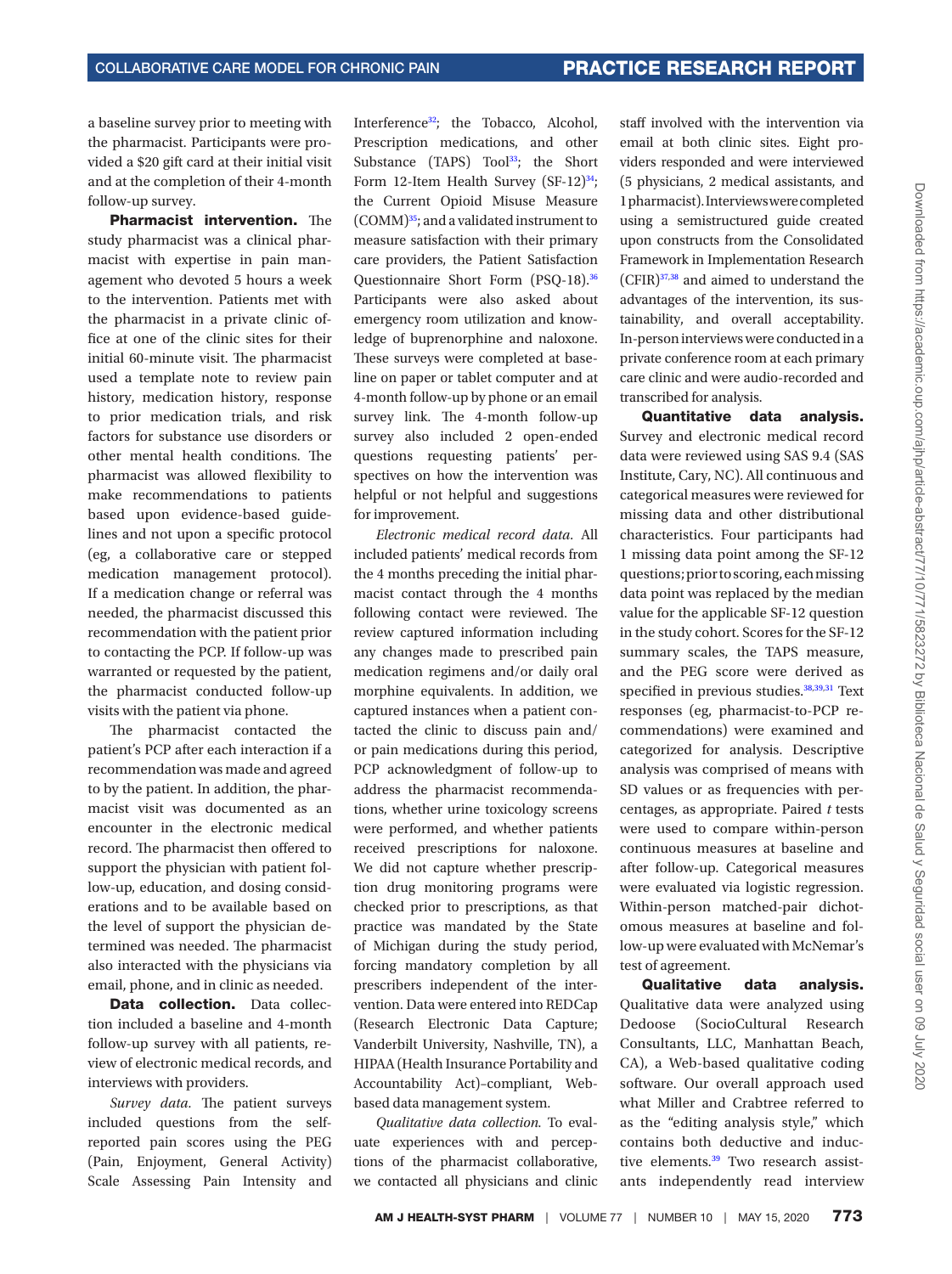transcripts, organized responses into individual segments that express a single concept, and labeled these phrases with the appropriate codes. An iterative process was used to compare coding results until agreement on the criteria for inclusion was reached.<sup>[40](#page-9-4)</sup> The codebook included deductive codes identified prior to coding and based on the study's goals (eg, relative advantage and disadvantage, sustainability, patient needs). Coders met regularly to discuss and resolve any discrepancies until agreement was reached. Data were then aggregated and organized by code and broader category. Through analysis of this aggregated data, a set of major emergent themes were identified.

#### **Results**

DataDirect identified 523 potential subjects, of whom 182 were eligible for the intervention. Of these eligible patients, 47 were enrolled (26% of eligible patients), with 46 patients completing all subsequent interventions over the 4-month study period (Figure 1). The remaining patients declined to participate (35%), could not be contacted by phone or in person (11%), did not attend the first appointment after initially agreeing (10%), or were no longer eligible by the time of the appointment (2%), or their PCP felt they would not be good candidates (17%). Reasons commonly cited by PCPs for feeling that a patient would not be a good candidate included situations where the physician felt that the existing physician-patient relationship was tenuous and that having another person discuss pain management could lead to patient dissatisfaction or distrust. In some cases, there was a worry that study participation would add an additional appointment burden for a patient who had difficulty attending primary care appointments or already had multiple specialists involved in his/her care. Common reasons for patients declining to participate included feeling the intervention was not needed and travel barriers to attending clinic appointments.

<span id="page-3-0"></span>Figure 1. Flowchart of patient eligibility screening and follow-up. EMR indicates electronic medical record.



Participants' mean age was 55.8 years, and 55% were female. As defined by their PCS score, 90% of patients had moderate to severe disability. Of the cohort, 38% reported unemployment due to disability, 26% were retired, and 32% were employed at least part-time. Prior to the intervention, the mean number of oral morphine equivalents (OME) among study participants was 36, placing them at low-moderate risk of overdose ([Table 1\)](#page-4-0).

All participants had at least 1 in-person visit with the pharmacist, 8% had 1 or 2 follow-ups by phone,

and another 8% had 3 to 7 follow-up phone visits. The pharmacist often made 1 or more recommendations for the patients. For 43% of patients, the pharmacist recommended switching to buprenorphine for pain; other recommendations included adding or switching to a nonopioid pain medication (64%) and adding nonpharmacological measures (17%) [\(Table 2](#page-5-0)). In 35 cases (74%), the PCP acknowledged the pharmacist recommendations, and in 34 of those cases, at least 1 recommendation was implemented. The recommendations most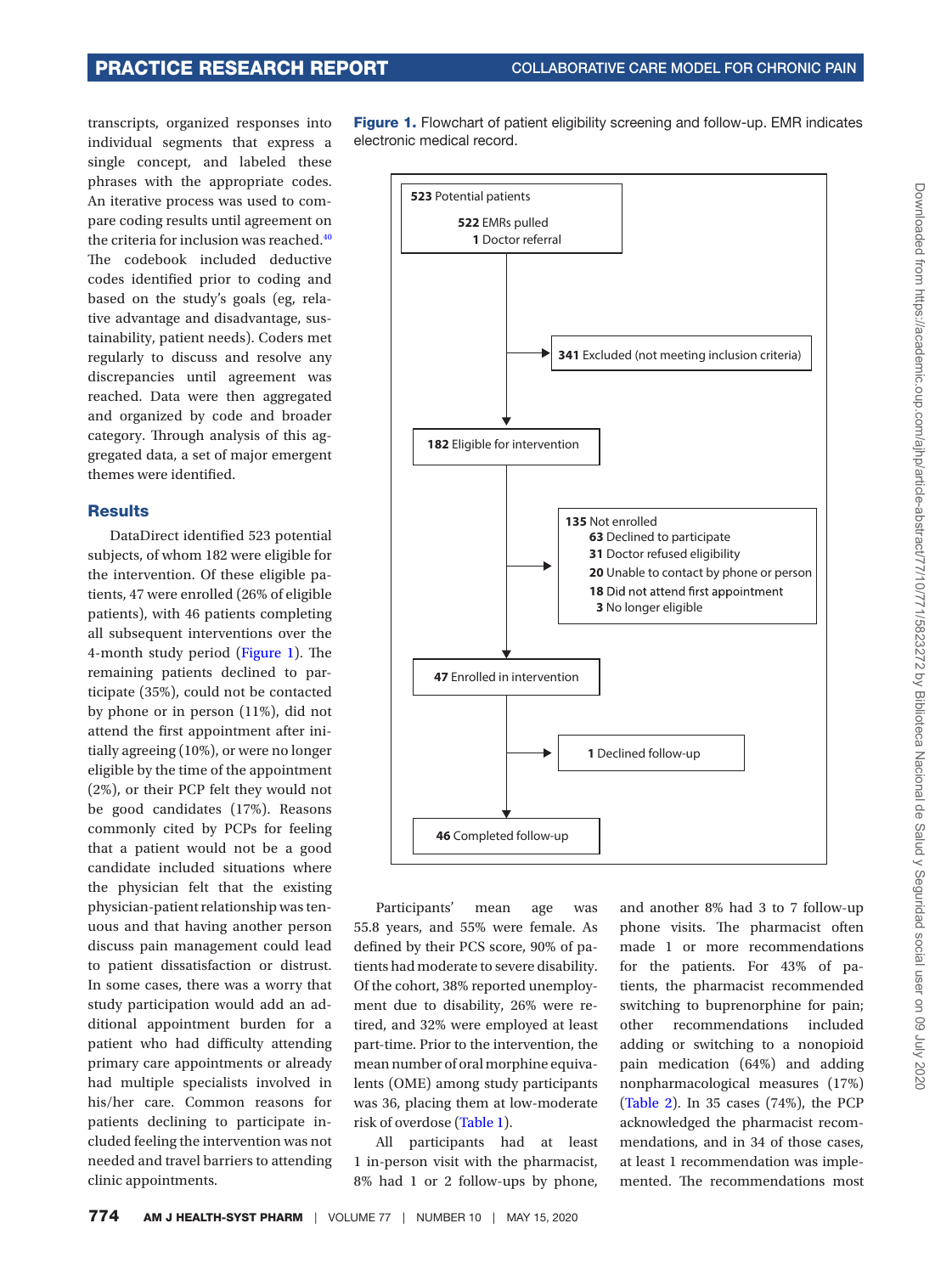<span id="page-4-0"></span>

| <b>Table 1.</b> Baseline Characteristics of Study Cohort ( $n = 47$ ) |                      |  |  |
|-----------------------------------------------------------------------|----------------------|--|--|
| <b>Characteristic</b>                                                 | No. (%) <sup>a</sup> |  |  |
| Age, mean (SD), y                                                     | 55.8 (11.9)          |  |  |
| Female                                                                | 26 (55)              |  |  |
| Race                                                                  |                      |  |  |
| <b>Black or African American</b>                                      | 10(21)               |  |  |
| White                                                                 | 33 (70)              |  |  |
| All others                                                            | 4(9)                 |  |  |
| Ethnicity                                                             |                      |  |  |
| Hispanic                                                              | 2(4)                 |  |  |
| Non-Hispanic                                                          | 39 (83)              |  |  |
| Other/unknown                                                         | 6(13)                |  |  |
| <b>Employment status</b>                                              |                      |  |  |
| Full or part-time employment                                          | 15 (32)              |  |  |
| Unemployed and/or disabled                                            | 20 (42)              |  |  |
| Retired                                                               | 12 (26)              |  |  |
| Health insurance type                                                 |                      |  |  |
| Medicare and/or Medicaid                                              | 25 (53)              |  |  |
| Private                                                               | 22 (47)              |  |  |
| PCS category                                                          |                      |  |  |
| No to mild disability (40-50+)                                        | 4(8)                 |  |  |
| Moderate disability (30-39.99)                                        | 14 (30)              |  |  |
| Severe disability (<30)                                               | 28 (60)              |  |  |
| Unknown/missing data                                                  | 1(2)                 |  |  |
| MCS category                                                          |                      |  |  |
| No to mild disability (40-50+)                                        | 34 (72)              |  |  |
| Moderate disability (30-39.99)                                        | 9(19)                |  |  |
| Severe disability (<30)                                               | 3(6)                 |  |  |
| PEG score, mean (SD)                                                  | 6.5(2.2)             |  |  |
| Current or past use of pain therapies <sup>b</sup>                    |                      |  |  |
| Nondrug pain therapies                                                | 7(15)                |  |  |
| Opiates                                                               | 42 (89)              |  |  |
| Gabapentinoids                                                        | 22 (47)              |  |  |
| TCA and/or SNRI                                                       | 15 (32)              |  |  |
| Adjuvant therapies                                                    | 27 (57)              |  |  |
| Buprenorphine                                                         | 9(19)                |  |  |
| Other                                                                 | 5(11)                |  |  |
| Naloxone prescribed or recommended                                    | 7(15)                |  |  |
| Oral morphine equivalents, mean (SD)                                  | 36.0(6.8)            |  |  |

Abbreviations: PCS, Physical Component Summary of Short Form 12-Item Health Survey (SF-12); MCS, Mental Component Summary of SF-12; PEG, Pain, Enjoyment, General Activity Scale Assessing Pain Intensity and Interference; TCA, tricyclic antidepressant; SNRI, serotoninnorepinephrine reuptake inhibitor.

<sup>a</sup>All values are number (percentage) unless otherwise indicated. **bDuring 4 months leading up to initial pharmacist visit.** 

likely to be implemented were those advising the addition of nonopioid medications (45%). Of the 20 cases in which switching to buprenorphine was recommended, only 2 patients were actually transitioned during the 4 months after the intervention.

Notably, in the 4 months after having the initial in-person visit with the pharmacist, participants initiated fewer calls and healthcare visits related to pain [\(Table 3](#page-5-1)). In the 4 months prior to the study, participants initiated a mean (SD) of 10.4 (8.5) encounters, which was reduced to 8.9 (7.0) encounters (*P* = 0.06) in the 4 months following the intervention. Participants also had a nonsignificant opioid dose reduction of 7 OME (19%), on average, without worsening pain  $(P = 0.23)$ . There was also a notable change in patient-reported attitudes towards buprenorphine. Prior to the intervention, only 30% of participants believed buprenorphine was used to treat pain, and this number increased to 43% ( $P = 0.06$ ) after the intervention.

Four major themes emerged from the qualitative data: a present need for the intervention, that the intervention worked well for participants, suggested improvements to the process, and sustainability concerns. The intervention was well received by PCPs, who welcomed support in weaning patients with chronic pain off opioids and appreciated the focus on nonprocedural pain management offered by the pharmacist (Table 4). Because the collaborative model of care was familiar to physicians who had previously used it to help manage diabetes and hypertension, physicians thought that the pilot study's intervention integrated well into the clinic's existing workflow. One commented:

*"I think it worked well. I mean, I don't think it particularly created any new work, and it is a model that we are already familiar with based on our participation with the diabetes and hypertension projects."*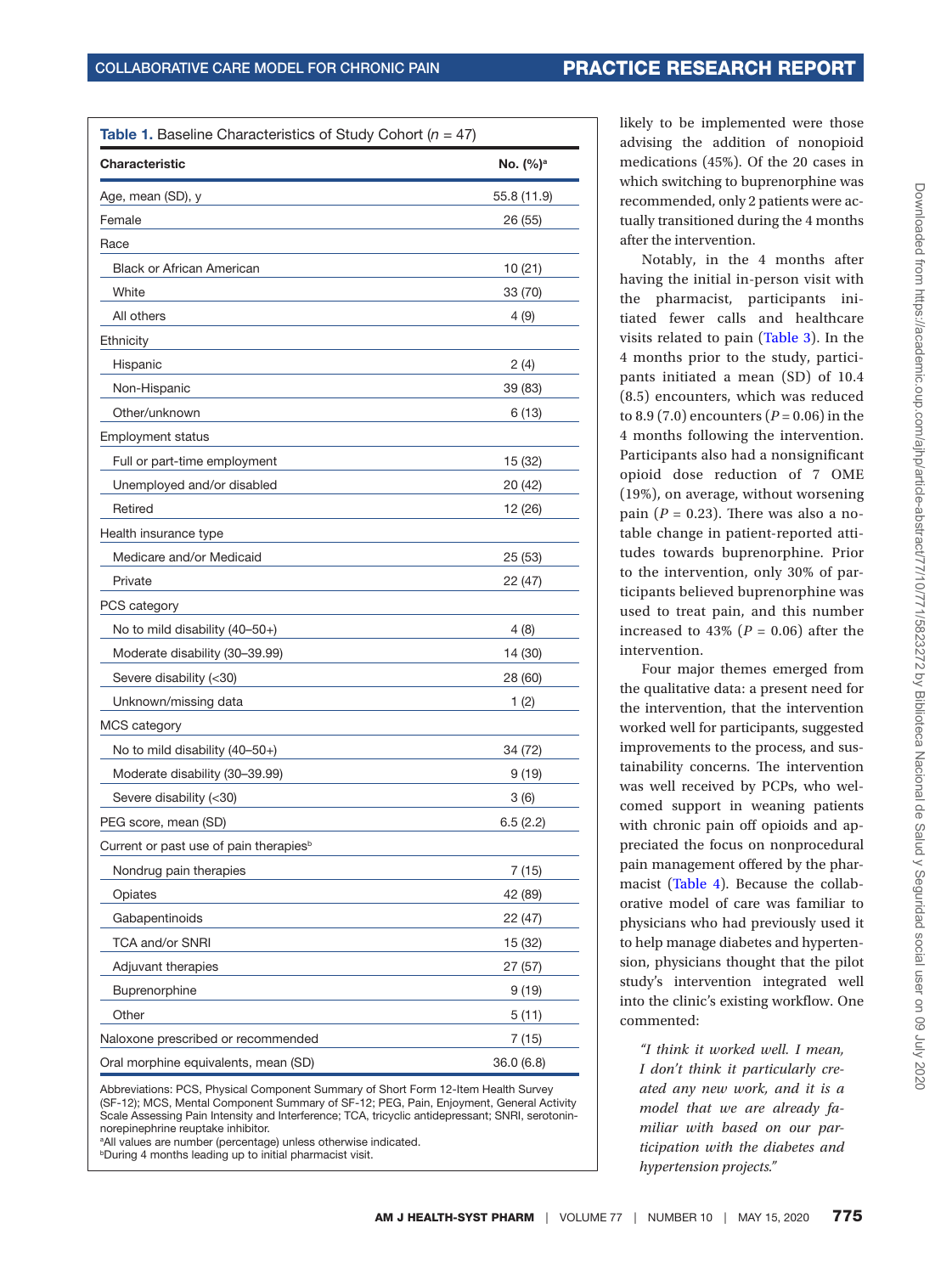Patients also reported positive feedback about the intervention in their open-ended survey responses. For example, one commented:

*"I found that the pharmacists' recommendations were the most helpful to me—informing me of medications that could be* 

*beneficial alternatives to my previous medications."*

When probed about ways to improve the intervention, physicians felt that they could have benefitted from more detailed guidance and/or protocols when managing medications that may be new

<span id="page-5-0"></span>

|                                                                                     | No. (%) of Patients |
|-------------------------------------------------------------------------------------|---------------------|
| Patient encounters                                                                  |                     |
| At least 1 in-person visit                                                          | 47 (100)            |
| Follow-up by phone                                                                  | 8(16)               |
| Recommendations to PCPs                                                             |                     |
| Add or change nonopioid pain medication                                             | 30(64)              |
| Switch to buprenorphine                                                             | 20 (43)             |
| Add nonpharmacological measures                                                     | 8(17)               |
| Switch to other opioid formulation                                                  | 6(13)               |
| Pharmacist agreement with or support for current plan                               | 4(8)                |
| Opioid taper                                                                        | 3(6)                |
| Refer to specialist for pain, mental health disorders,<br>or substance use disorder | 2(4)                |
| PCP notification and follow-up actions                                              |                     |
| PCP notified of pharmacist recommendations                                          | 46 (98)             |
| PCP acknowledged recommendations                                                    | 35 (76 of 46)       |
| PCP accepted/followed at least 1 part of recommendations                            | 34 (74 of 46)       |
| PCP instituted switch to buprenorphine as recommended                               | 2 (10 of 20)        |

and unfamiliar, such as buprenorphine. As one physician commented:

*"Can't stress enough how we need a very simplistic, [perhaps] bulleted or numbered [set of] directions . . . it needs to be as simple as '[First] do this; after this much time, do this.'"*

The pharmacist also expressed that referrals should potentially be mandatory, as many patients who would have benefitted opted out of the intervention because participation was optional as part of the study:

*"I think the next step would be either expanding it to other available clinics or building in a structure by which for certain patients . . . it would be required to see me before going to their [PCP] for a refill or for their next visit. I think that we have seen a good number of patients, but I think that there are many patients [who declined to participate in the study but] also need help—and it's a tough population to get in."*

From a sustainability standpoint, there was concern about how we would train and/or find other clinical pharmacists with pain expertise if this intervention were to be scaled up. One physician said:

*". . . the pool of pharmacists out there who have much experience* 

<span id="page-5-1"></span>

| <b>Table 3.</b> Pre-Post Analysis of Impact of Intervention              |                              |                                      |                         |  |  |
|--------------------------------------------------------------------------|------------------------------|--------------------------------------|-------------------------|--|--|
| Variable                                                                 | <b>Baseline</b> <sup>a</sup> | <b>Postintervention</b> <sup>b</sup> | Paired t or S Statistic |  |  |
| Oral morphine equivalents, mean (SD)                                     | 36.0(6.8)                    | 29.1(5.6)                            | $t = 1.21 (P = 0.23)$   |  |  |
| Average PEG pain score in past week, mean (SD)                           | 6.2(1.9)                     | 6.1(2.1)                             | $t = -0.21$ (P = 0.84)  |  |  |
| No. of patient-initiated healthcare encounters for pain,<br>mean (SD)    | 10.4(8.5)                    | 8.9(7.0)                             | $t = 1.93 (P = 0.062)$  |  |  |
| Heard of buprenorphine, No. (%)                                          | 22(47)                       | 30(65)                               | $S = 5.33 (P = 0.021)$  |  |  |
| Believe buprenorphine is used for detox and/or<br>OUD treatment, No. (%) | 17 (36)                      | 13 (28)                              | $S = 6.23 (P = 0.013)$  |  |  |
| Believe buprenorphine is used to treat pain, No. (%)                     | 14 (30)                      | 20(43)                               | $S = 3.60 (P = 0.06)$   |  |  |

Abbreviations: OUP, opioid use disorder; PEG, Pain, Enjoyment, General Activity Scale Assessing Pain Intensity and Interference. <sup>a</sup>4 months before initial pharmacist visit. **b4** months after initial pharmacist visit.

Downloaded from https://academic.oup.com/ajhp/article-abstract/77/10771/5823272 by Biblicteca Nacional de Salud y Seguridad social user on 09 July 2020 Downloaded from https://academic.oup.com/ajhp/article-abstract/77/10/771/5823272 by Biblioteca Nacional de Salud y Seguridad social user on 09 July 2020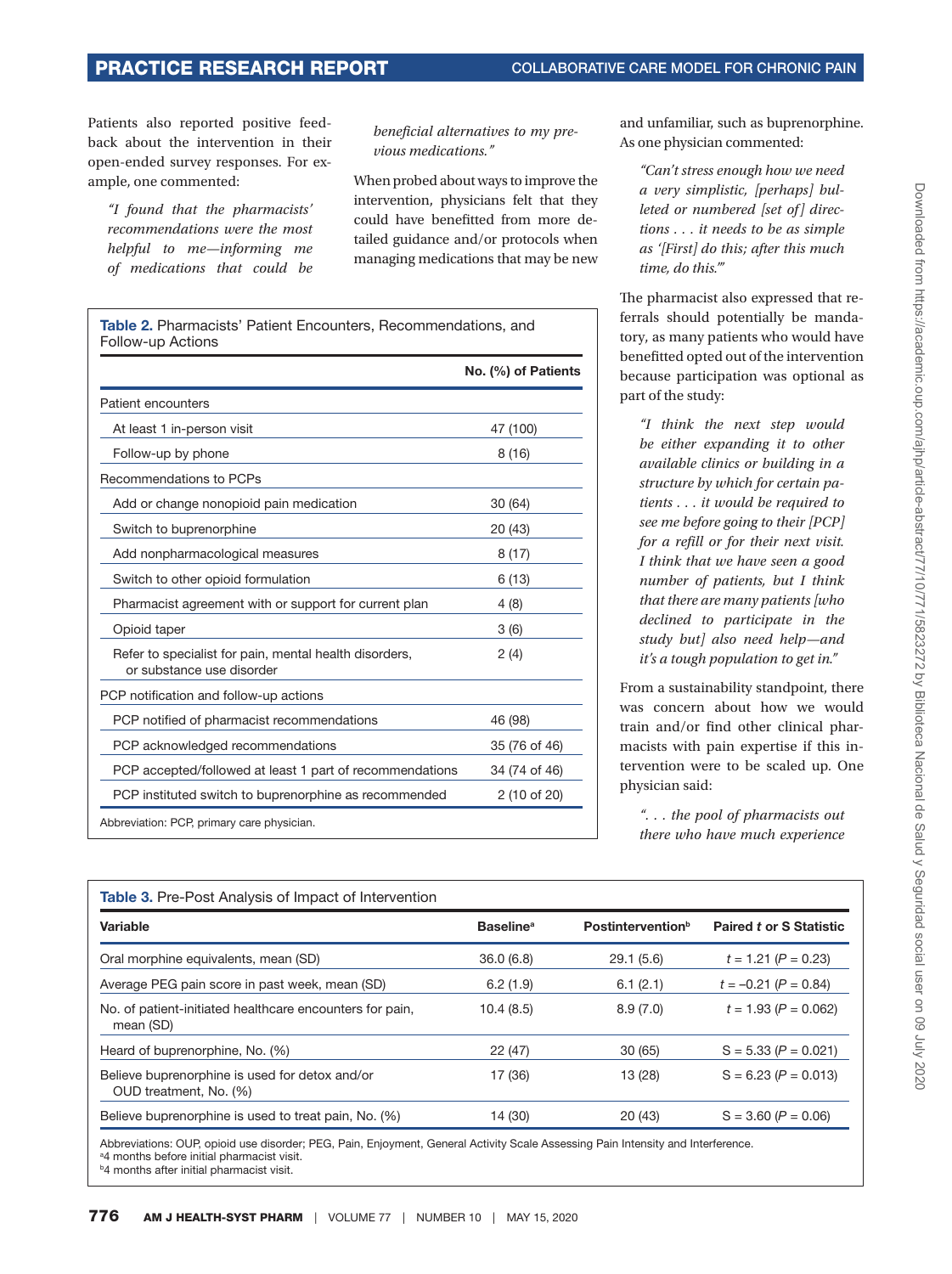| Theme                                                | <b>Subtheme</b>                                                      | Role       | <b>Selected Quote</b>                                                                                                                                                                                                                                                                                                                                                                                                                                                |
|------------------------------------------------------|----------------------------------------------------------------------|------------|----------------------------------------------------------------------------------------------------------------------------------------------------------------------------------------------------------------------------------------------------------------------------------------------------------------------------------------------------------------------------------------------------------------------------------------------------------------------|
| Need for intervention Advantage over more<br>present | procedurally based pain<br>specialists                               | Physician  | "I think his [the pharmacist's] approach was dif-<br>ferent than the 'physician approach' of a chronic pain<br>clinic they [pain clinic] are just looking for some-<br>thing to inject, which is a whole different approach<br>than trying to talk to you about [options for] pain<br>management"                                                                                                                                                                    |
|                                                      | Value of pharmacist<br>involvement                                   | Physician  | " the pharmacist is the expert in drugs and medi-<br>cation side effects being able to explain the pain<br>pattern and help patients respond to long-term nar-<br>cotics I'm not sure that much education is given<br>out at the other places."                                                                                                                                                                                                                      |
|                                                      | Effectiveness in primary<br>care                                     | Physician  | "I think getting out into primary care is definitely an<br>advantage because that is where the majority of the<br>chronic pain population on opioids resides and is<br>prescribed."                                                                                                                                                                                                                                                                                  |
| Intervention worked<br>well for participants         | Easy to understand for<br>physicians                                 | Physician  | "I think it worked well. I mean, I don't think it particu-<br>larly created any new work, and it is a model that we<br>are already familiar with based on our participation<br>with the diabetes and hypertension projects."                                                                                                                                                                                                                                         |
|                                                      | Well perceived by<br>patients                                        | Patient    | "I found that the pharmacists' recommendations were<br>the most helpful to me-informing me of medications<br>that could be beneficial alternatives to my previous<br>medications."                                                                                                                                                                                                                                                                                   |
| Suggested<br>improvements<br>to process              | More communication<br>with patients                                  | Physician  | "I think having closer follow-up would have been<br>helpful it's very common for me to tell a patient<br>to do something and see them back in 3 months and<br>absolutely nothing has changed having someone<br>who could do that instant follow would help tre-<br>mendously."                                                                                                                                                                                       |
|                                                      | Increased use of<br>protocols, algorithms                            | Physician  | "Can't stress enough how we need a very simplistic,<br>[perhaps] bulleted or numbered [set of] directions<br>it needs to be as simple as '[first] do this; after this<br>much time, do this.""                                                                                                                                                                                                                                                                       |
|                                                      | Refine how patients<br>are referred to reach<br>difficult population | Pharmacist | "I think the next step would be either expanding it to<br>other available clinics or building in a structure by<br>which for certain patients it would be required<br>to see me before going to their [PCP] for a refill or<br>for their next visit. I think that we have seen a good<br>number of patients, but I think that there are many<br>patients [who declined to participate in the study but]<br>also need help-and it's a tough population to get<br>in." |
| Sustainability<br>concerns                           | Access to qualified<br>pharmacists                                   | Physician  | " the pool of pharmacists out there who have much<br>experience or expertise in chronic pain management,<br>I suspect, is small."                                                                                                                                                                                                                                                                                                                                    |

<span id="page-6-0"></span>Table 4. Feedback From Project Participants on Feasibility and Acceptability of Intervention

*or expertise in chronic pain management, I suspect, is small."*

### **Discussion**

The pilot study showed that collaborative care by physicians and pharmacists is a feasible and acceptable model for the management of chronic pain in an ambulatory care setting. Patients with chronic pain receiving opioid therapy can often be a difficult population to engage in an opioid taper, as there is often patient-level fear about mismanagement of pain or opioid dose reductions.<sup>[41](#page-9-5)</sup> However, within 8 months, we were able to enroll over 25% of eligible patients, showing buy-in from both patients and providers.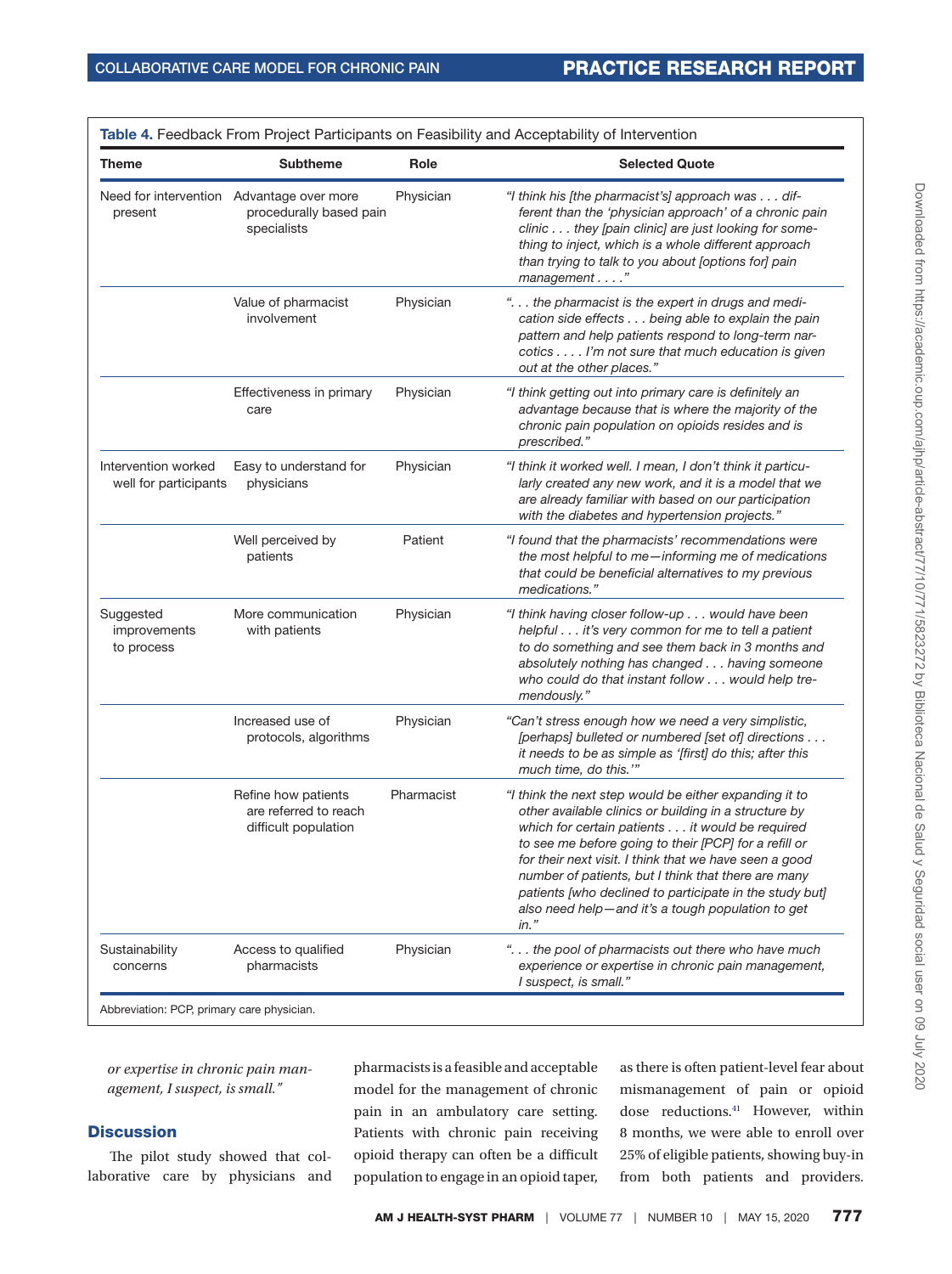Additionally, both groups felt satisfied with the intervention, and only 1 participant declined follow-up.

To date, there have been few studies exploring how clinical pharmacists can improve pain management within pri-mary care settings.<sup>[26](#page-8-10)[,29](#page-8-11),30</sup> These studies took place in a VHA setting, focused on patients with chronic pain who had longterm opioid prescriptions, and reported positive outcomes for several metrics: decreased opioid prescribing without an increase in reported pain, increased urine drug toxicology testing, and high levels of satisfaction among participating PCPs. In addition, one study involved use of clinical pharmacists to help manage OUD[.42](#page-9-6) However, to our knowledge, the pilot project was the first to explore the use of pharmacists for that purpose in a fee-for-service model. While the study was grant funded, prior work by our team has identified ways to bill for pharmacist management of chronic diseases through private insurers, such as Blue Cross Blue Shield[.43](#page-9-7) Theoretically, if a pharmacist model were shown to be efficacious for chronic pain, a similar reimbursement pattern could be established for pain management.

During the study, patient attitudes towards buprenorphine changed markedly, with more patients reporting an understanding that buprenorphine could be used to treat pain; notably, pharmacist recommendations included switching to buprenorphine for pain management in 43% of cases. Multiple studies have shown that buprenorphine therapy may be an efficacious way to manage pain, especially for patients receiving high doses of opioids or with complex persistent dependence.<sup>44,[45](#page-9-9)</sup> Using buprenorphine for pain management also does not require that a physician undergo the 8-hour training needed to receive an "X-waiver," or special license to prescribe the medication. The pharmacist in the study provided this knowledge and wrote out a clear plan for transition. However, physicians, particularly those without an X-waiver, indicated a desire for more specific instructions and increased

guidance; this highlights the need for more detailed protocols in future programs seeking to change PCP buprenorphine prescribing behaviors. For other medications, such as warfarin and insulin, which also require close dose titration and monitoring, pharmacists can adjust medication dosages and prescriptions based upon collaborative care agreements. $46,47$  $46,47$  Thus far, collaborative care agreements have rarely included controlled substances, such as full opioid agonists or partial agonists like buprenorphine.[42](#page-9-6) Additionally, the State of Michigan does not allow physicians to delegate controlled substances prescribing authority to pharmacists as a part of these collaborative care agreements. These types of agreements could potentially allow for closer monitoring and medication adjustment by pharmacists that will alleviate physician burden when prescribing complex medications like buprenorphine, which requires frequent titration upon initiation.

Limitations of the pilot study included that it was designed only to assess feasibility and acceptability and, therefore, was not powered to assess efficacy in terms of outcomes such as decreased opioid prescribing. Second, our study did not include a control group, so it is difficult to ascertain to what degree the decrease in opioid prescribing was due to our intervention as opposed to ongoing opioid regulatory changes. However, we did include an electronic medical record review to make comparisons regarding healthcare utilization before and after the intervention, and there were no new regulatory changes over the period of our program. In addition, the intervention was carried out in 2 primary care clinics in a large academic medical center and may not be generalizable to other primary care settings. Lastly, the clinical pharmacist in the intervention specialized in pain medicine. He followed a structured note template to gather patient histories but was allowed flexibility in making recommendations based upon his expertise. Future efforts to implement such models will need to include ways to train general clinical pharmacists who may be less knowledgeable about medications used to treat pain and OUD.

Our pilot study was successful in implementing a model of collaborative care by pharmacists and physicians to help manage chronic pain. Larger studies will be needed to assess for efficacy, to determine if this model of care translates into fewer adverse events, and to assess financial impact. Barriers to larger-scale implementation of pharmacist-physician comanagement for the treatment of chronic pain include ensuring there are enough pharmacists with the appropriate expertise and securing funding for such programs. Future studies could focus on increasing the frequency of pharmacist follow-up and implementing more detailed protocols that could increase physician comfort with transitioning patients to buprenorphine and tapering opioids.

#### Conclusion

The study demonstrated that comanagement of patients with chronic pain is feasible and acceptable. Policy changes to increase pharmacists' authority to prescribe may increase physician willingness and confidence to carry out opioid tapers and prescribe buprenorphine for pain.

#### **Disclosures**

The project was funded by an investigatorinitiated research grant to Dr. Lagisetty from the Blue Cross Blue Shield of Michigan Foundation (grant number 2442.II) and by the National Institute of Diabetes and Digestive and Kidney Diseases (grant number P30DK092926); the funders played no role in the design, conduct, or analysis of the project or the decision to submit the manuscript of this article for publication. Dr Lagisetty also receives funding from the National Institute on Drug Abuse of the National Institutes of Health (under award number K23DA047475). The other authors have declared no potential conflicts of interest.

#### References

<span id="page-7-0"></span>1. Centers for Disease Control and Prevention. Understanding the epidemic. [https://www.cdc.gov/](https://www.cdc.gov/drugoverdose/epidemic/index.html) [drugoverdose/epidemic/index.html.](https://www.cdc.gov/drugoverdose/epidemic/index.html) Accessed February 27, 2019.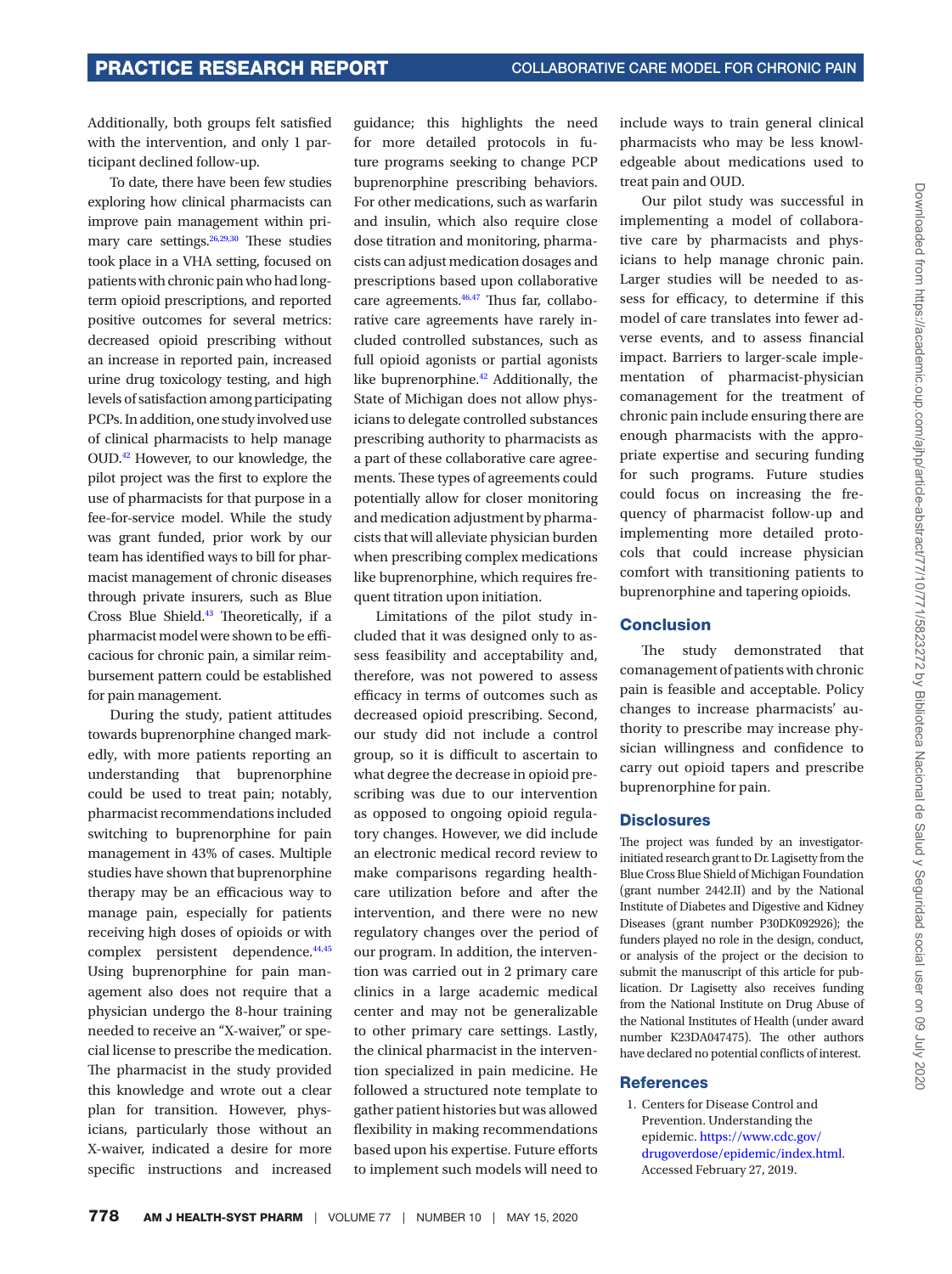- 2. McNairy SD, Keple R, Thuras T, Westermeyer J, et al. Benefits of combined buprenorphine medication management and support group. *Am J Addict.* 2011;20(4):392.
- <span id="page-8-3"></span>3. Dowell D, Haegerich TM, Chou R. CDC guideline for prescribing opioids for chronic pain—United States, 2016. *MMWR Morb Mortal Wkly Rep.* 2016;65(1):1-49.
- <span id="page-8-4"></span>4. US Department of Health and Human Services. Strategy to combat opioid abuse, misuse, and overdose. [https://](https://www.hhs.gov/opioids/sites/default/files/2018-09/opioid-fivepoint-strategy-20180917-508compliant.pdf) [www.hhs.gov/opioids/sites/default/](https://www.hhs.gov/opioids/sites/default/files/2018-09/opioid-fivepoint-strategy-20180917-508compliant.pdf) [files/2018-09/opioid-fivepoint-strategy-](https://www.hhs.gov/opioids/sites/default/files/2018-09/opioid-fivepoint-strategy-20180917-508compliant.pdf)[20180917-508compliant.pdf.](https://www.hhs.gov/opioids/sites/default/files/2018-09/opioid-fivepoint-strategy-20180917-508compliant.pdf) Accessed April 13, 2019.
- <span id="page-8-0"></span>5. Guy GP Jr, Zhang K, Schieber LZ, Young R, Dowell D. County-level opioid prescribing in the United States, 2015 and 2017. *JAMA Intern Med.* 2019;179(4):574-576.
- <span id="page-8-1"></span>6. Guy GP Jr, Zhang K, Bohm MK, et al. Vital signs: changes in opioid prescribing in the United States, 2006– 2015. *MMWR Morb Mortal Wkly Rep.* 2017;66(26):697-704.
- <span id="page-8-2"></span>7. Schieber LZ, Guy GP Jr, Seth P, et al. Trends and Patterns of geographic variation in opioid prescribing practices by state, United States, 2006–2017. *JAMA Netw Open.* 2019;2(3):e190665.
- 8. Al-Arifi MN, Al-Omar HA. Impact of a multidisciplinary intensive education program on type 2 diabetes mellitus patients' glycemic control and cardiovascular risk factors. *Saudi Med J.* 2018;39(7):705-710.
- 9. Anderegg MD, Gums TH, Uribe L, et al. Pharmacist intervention for blood pressure control in patients with diabetes and/or chronic kidney disease. *Pharmacotherapy.* 2018;38(3):309-318.
- 10. Benedict AW, Spence MM, Sie JL, et al. Evaluation of a pharmacist-managed diabetes program in a primary care setting within an integrated health care system. *J Manag Care Spec Pharm.* 2018;24(2):114-122.
- 11. Brunisholz KD, Olson J, Anderson JW, et al. "Pharming out" support: a promising approach to integrating clinical pharmacists into established primary care medical home practices. *J Int Med Res.* 2018;46(1):234-248.
- 12. Gatwood JD, Chisholm-Burns M, Davis R, et al. Impact of pharmacy services on initial clinical outcomes and medication adherence among veterans with uncontrolled diabetes. *BMC Health Serv Res.* 2018;18(1):855.
- 13. Kharjul M, Braund R, Green J. The influence of pharmacist-led adherence support on glycaemic control in people with type 2 diabetes. *Int J Clin Pharm.* 2018;40(2):354-359.
- 14. Oser CS, Fogle CC, Bennett JA. A project to promote adherence to blood pressure medication among people who use community pharmacies in rural Montana, 2014–2016. *Prev Chronic Dis.* 2017;14:E52.
- 15. Prudencio J, Cutler T, Roberts S, Marin S, Wilson M. The effect of clinical pharmacist-led comprehensive medication management on chronic disease state goal attainment in a patientcentered medical home. *J Manag Care Spec Pharm.* 2018;24(5):423-429.
- 16. Sarayani A, Mashayekhi M, Nosrati M, et al. Efficacy of a telephone-based intervention among patients with type-2 diabetes; a randomized controlled trial in pharmacy practice. *Int J Clin Pharm.* 2018;40(2):345-353.
- 17. Sitbon M, Corny J, Beaussier H, Bezie Y. The effect of partial patients' adherence to antihypertensive drugs: scope for pharmacists' role in hypertension care. *Int J Clin Pharm.* 2018;40(1):1-2.
- 18. Asayut N, Sookaneknun P, Chaiyasong S, Saramunee K. Outcomes, costs and stakeholders' perspectives associated with the incorporation of community pharmacy services into the National Health Insurance System in Thailand: a systematic review. *Int J Pharm Pract.* 2018;26(1):16-27.
- 19. Kennelty KA, Polgreen LA, Carter BL. Team-based care with pharmacists to improve blood pressure: a review of recent literature. *Curr Hypertens Rep.* 2018;20(1):1.
- 20. Hwang AY, Gums TH, Gums JG. The benefits of physician-pharmacist collaboration. *J Fam Pract.* 2017;66(12):E1-E8.
- 21. Nelissen HE, Cremers AL, Okwor TJ, et al. Pharmacy-based hypertension care employing mHealth in Lagos, Nigeria—a mixed methods feasibility study. *BMC Health Serv Res.* 2018;18(1):934.
- 22. Ourth H, Nelson J, Spoutz P, Morreale AP. Development of a pharmacoeconomic model to demonstrate the effect of clinical pharmacist involvement in diabetes management. *J Manag Care Spec Pharm.* 2018;24(5):449-457.
- 23. Siaw MYL, Malone DC, Ko Y, Lee JY. Cost-effectiveness of multidisciplinary collaborative care versus usual care in the management of high-risk patients with diabetes in Singapore: short-term results from a randomized controlled trial. *J Clin Pharm Ther.* 2018;43(6):775-783.
- 24. Siaw MYL, Toh JH, Lee JY. Patients' perceptions of pharmacist-managed diabetes services in the ambulatory care and community settings

within Singapore. *Int J Clin Pharm.* 2018;40(2):403-411.

- 25. Krebs EE, Gravely A, Nugent S, et al. Effect of opioid vs nonopioid medications on pain-related function in patients with chronic back pain or hip or knee osteoarthritis pain: the SPACE randomized clinical trial. *JAMA.* 2018;319(9):872-882.
- <span id="page-8-10"></span>26. Westanmo A, Marshall P, Jones E, Burns K, Krebs EE. Opioid dose reduction in a VA health care system—implementation of a primary care population-level initiative. *Pain Med (Malden, Mass.).* 2015;16(5):1019-1026.
- 27. Boscarino JA, Hoffman SN, Han JJ. Opioid-use disorder among patients on long-term opioid therapy: impact of final DSM-5 diagnostic criteria on prevalence and correlates. *Subst Abuse Rehabil.* 2015;6:83-91.
- 28. Speed TJ, Parekh V, Coe W, Antoine D. Comorbid chronic pain and opioid use disorder: literature review and potential treatment innovations. *Int Rev Psychiatry (Abingdon, England).* 2018;30(5):136-146.
- <span id="page-8-11"></span>29. Harden P, Ahmed S, Ang K, Wiedemer N. Clinical implications of tapering chronic opioids in a veteran population. *Pain Med.* 2015;16(10):1975-1981.
- <span id="page-8-12"></span>30. Wiedemer NL, Harden PS, Arndt IO, Gallagher RM. The opioid renewal clinic: a primary care, managed approach to opioid therapy in chronic pain patients at risk for substance abuse. *Pain Med.* 2007;8(7):573-584.
- <span id="page-8-5"></span>31. Hanauer DA, Mei Q, Law J, Khanna R, Zheng K. Supporting information retrieval from electronic health records: a report of University of Michigan's nine-year experience in developing and using the Electronic Medical Record Search Engine (EMERSE). *J Biomed Inform.* 2015;55:290-300.
- <span id="page-8-6"></span>32. Krebs EE, Lorenz KA, Bair MJ, et al. Development and initial validation of the PEG, a three-item scale assessing pain intensity and interference. *J Gen Intern Med.* 2009;24(6):733-738.
- <span id="page-8-7"></span>33. Gryczynski J, McNeely J, Wu LT, et al. Validation of the TAPS-1: a four-item screening tool to identify unhealthy substance use in primary Care. *J Gen Intern Med.* 2017;32(9):990-996.
- <span id="page-8-8"></span>34. Larson CO. Use of the SF-12 instrument for measuring the health of homeless persons. *Health Serv Res.* 2002;37(3):733-750.
- <span id="page-8-9"></span>35. Butler SF, Budman SH, Fernandez KC, et al. Development and validation of the Current Opioid Misuse Measure. *Pain.* 2007;130(1-2):144-156.